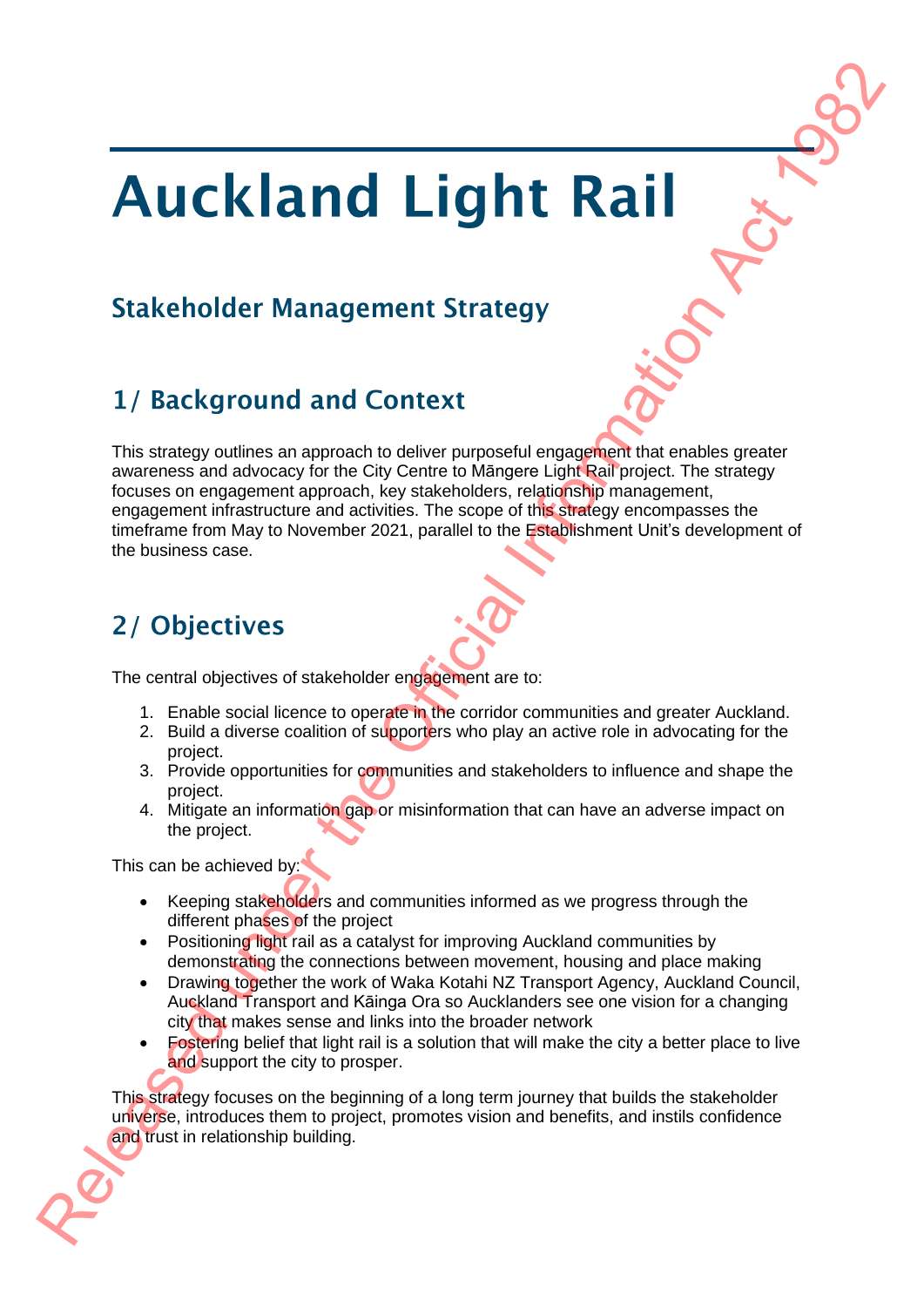The International Association of Public Participation's (IAP2) Spectrum helps with establishing a framework for community and stakeholder engagement. During this engagement phase of the project the Establishment Unit will primarily focus on listening to local communities and stakeholders during the development of the City Centre to Māngere Light Rail Corridor business case, while setting the stage for opportunities to 'consult' and 'involve' in early 2022.

In order to raise awareness, establish relationships, understand what's important and identify early champions; a set of consistent engagement principles will be utilised that:

- Engage the priority stakeholder universe
- Listen and learn for challenges and opportunities
- Seeks alignment on priorities, and opportunities for collaboration
- Re-engage with actions and results

For the purposes of developing engagement strategies for the current phase, the Establishment Unit have defined and mapped a wide range of stakeholders based on their interest and influence in the project. This process has assisted in identifying a core set of stakeholders that will require active engagement throughout the life of the project. The current stakeholder map is attached as an appendix.

For this initial phase, engagement will focus on reaching priority stakeholders with high influence and interest. This includes a mix of key Auckland wide stakeholders, and communities most likely to be impacted by the project. At a high level, these corridor communities have been identified as:

- City Centre
- Eden Valley/ Sandringham
- Mt. Roskill
- Onehunga
- Māngere /Airport

With a relatively short engagement window, it will be vital to work strategically to maximise reach towards priority stakeholders. To that end, an outreach approach will be employed that aims to bring together stakeholders primarily by geography and subject matter.

# Community Listening Sessions:

Over the course of the engagement period, a set of 'listening sessions' will be held in the five corridor communities drawing priority stakeholders from the relevant areas. Audiences would include local businesses, neighbourhood associations, community organisations/advocates and schools. The sessions will provide an opportunity to gain tangible input on key goals and outcomes, while building and strengthening relationships with key stakeholders with influence over the broader community. The International Association of Public Participations (IAP2) Spectrum telps with<br>
establishing a formation for community and statewolder empagnement Curing the<br>
top constraines are assessed the original International Cons

Initial sessions will be held in July/August with follow up sessions in November to close the initial feedback loop with key learnings and next steps.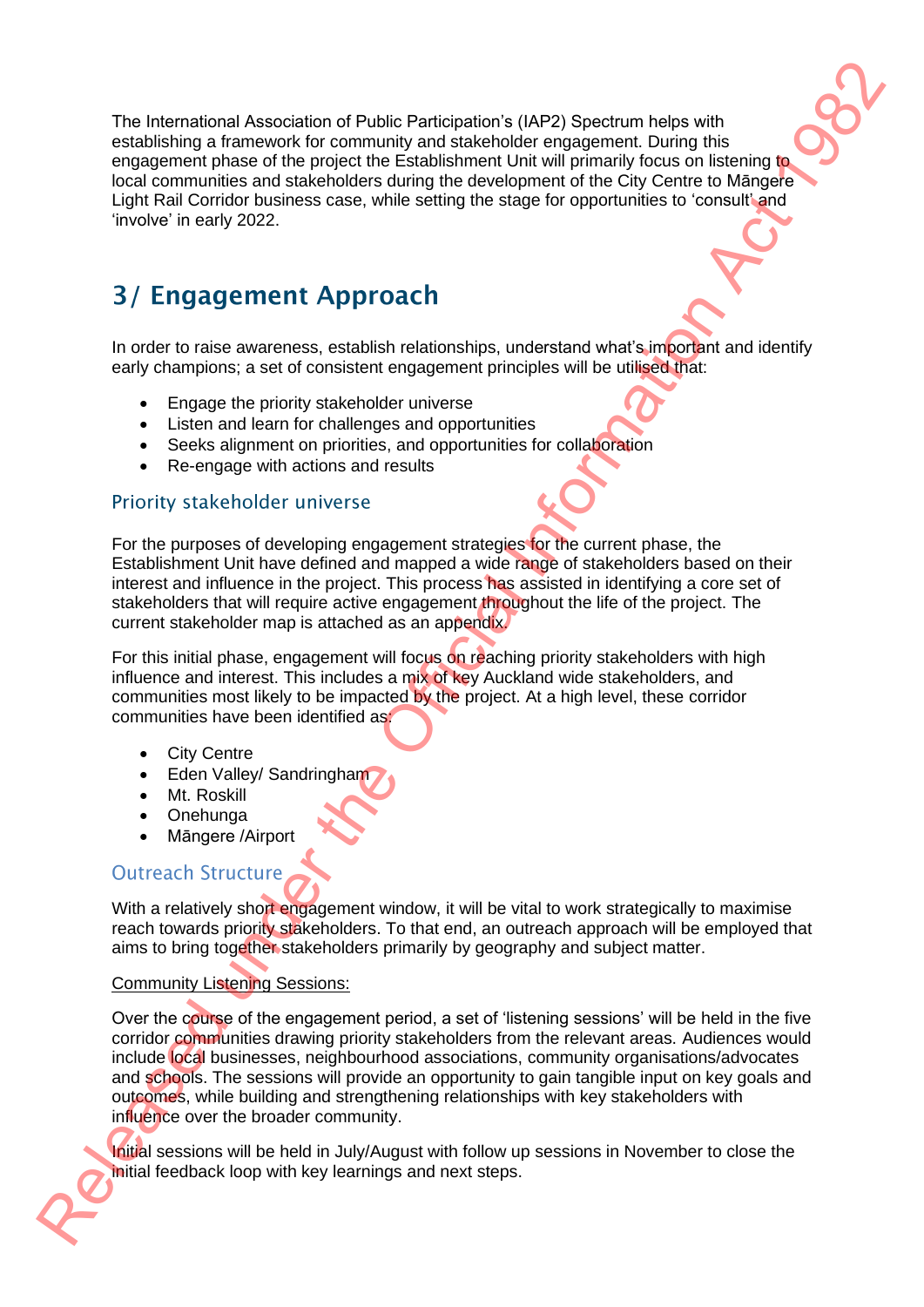# Targeted Workshops:

# Local Board/Councillor outreach:

| Targeted Workshops:                        |                                                                                                                                                                                                                                                                                                                                                                                                                                                                                                                          |  |
|--------------------------------------------|--------------------------------------------------------------------------------------------------------------------------------------------------------------------------------------------------------------------------------------------------------------------------------------------------------------------------------------------------------------------------------------------------------------------------------------------------------------------------------------------------------------------------|--|
|                                            |                                                                                                                                                                                                                                                                                                                                                                                                                                                                                                                          |  |
|                                            | In addition to the community 'listening sessions', targeted workshops with corridor based<br>business associations, ethnic groups and vulnerable audience groups will be held to discuss<br>the project, with a specific aim to better understand challenges and opportunities for these<br>segments. For example, the business workshop will serve as a jumping off point to discuss<br>business continuity strategies. Targeted workshops will be held in August.                                                      |  |
| Local Board/Councillor outreach:           |                                                                                                                                                                                                                                                                                                                                                                                                                                                                                                                          |  |
|                                            | Local Boards (Waitematā, Albert-Eden, Maungakiekie-Tāmaki, Māngere-Ōtāhuhu, Otara-<br>Papatoetoe, Puketāpapa) and Councillors in corridor communities are key stakeholders and<br>can be vital ambassadors and advocates for the project. They hold important local<br>relationships, understand their communities and possess a defined set of policy goals. As<br>such, we will develop and implement a specific engagement plan dedicated to consulting,<br>learning from, and involving Local Board and Councillors. |  |
| <b>Auckland Council.</b>                   | Local Boards will be engaged in June prior to broader engagement to share and test the<br>engagement approach, with follow up sessions through to the end of the year. Similarly, a<br>structured engagement approach will be developed for Councillors in collaboration with                                                                                                                                                                                                                                            |  |
| <b>Local Boards</b>                        | <b>Councillors</b>                                                                                                                                                                                                                                                                                                                                                                                                                                                                                                       |  |
| Waitematā                                  | Pippa Coom                                                                                                                                                                                                                                                                                                                                                                                                                                                                                                               |  |
| Albert-Eden                                | <b>Cathy Casey</b>                                                                                                                                                                                                                                                                                                                                                                                                                                                                                                       |  |
| Puketāpapa                                 | <b>Christine Fletcher</b>                                                                                                                                                                                                                                                                                                                                                                                                                                                                                                |  |
| Maungakiekie-Tāmaki                        | Josephine Bartley                                                                                                                                                                                                                                                                                                                                                                                                                                                                                                        |  |
| Māngere-Ōtāhuhu                            | Alf Filipaina                                                                                                                                                                                                                                                                                                                                                                                                                                                                                                            |  |
| Otara-Papatoetoe                           | Fa'anana Efeso Collins                                                                                                                                                                                                                                                                                                                                                                                                                                                                                                   |  |
|                                            |                                                                                                                                                                                                                                                                                                                                                                                                                                                                                                                          |  |
| Online Engagement:                         |                                                                                                                                                                                                                                                                                                                                                                                                                                                                                                                          |  |
|                                            | Access to online engagement will be provided through this phase. This will ensure people<br>have the additional opportunity to give feedback at a time and location that best suits them.                                                                                                                                                                                                                                                                                                                                |  |
|                                            | The focus of online engagement at this phase will be the key questions the team will be<br>asking through all engagement forums that will feed into the business case process.                                                                                                                                                                                                                                                                                                                                           |  |
| in nature to either the route or the mode. | This online engagement will be housed on the light rail website page and will not be specific                                                                                                                                                                                                                                                                                                                                                                                                                            |  |
| <b>Events and Speaking Opportunities:</b>  |                                                                                                                                                                                                                                                                                                                                                                                                                                                                                                                          |  |
| AGM <sub>s.</sub>                          | An events and speaking opportunities framework will be developed to support this<br>stakeholder strategy. The opportunities will be used to further inform and raise awareness of<br>the project with key audiences such as professional forums, industry liaison and business                                                                                                                                                                                                                                           |  |
| from June onwards.                         | Speaking events will run alongside the broader engagement and will be booked in advance                                                                                                                                                                                                                                                                                                                                                                                                                                  |  |
|                                            |                                                                                                                                                                                                                                                                                                                                                                                                                                                                                                                          |  |

## Online Engagement:

# Events and Speaking Opportunities: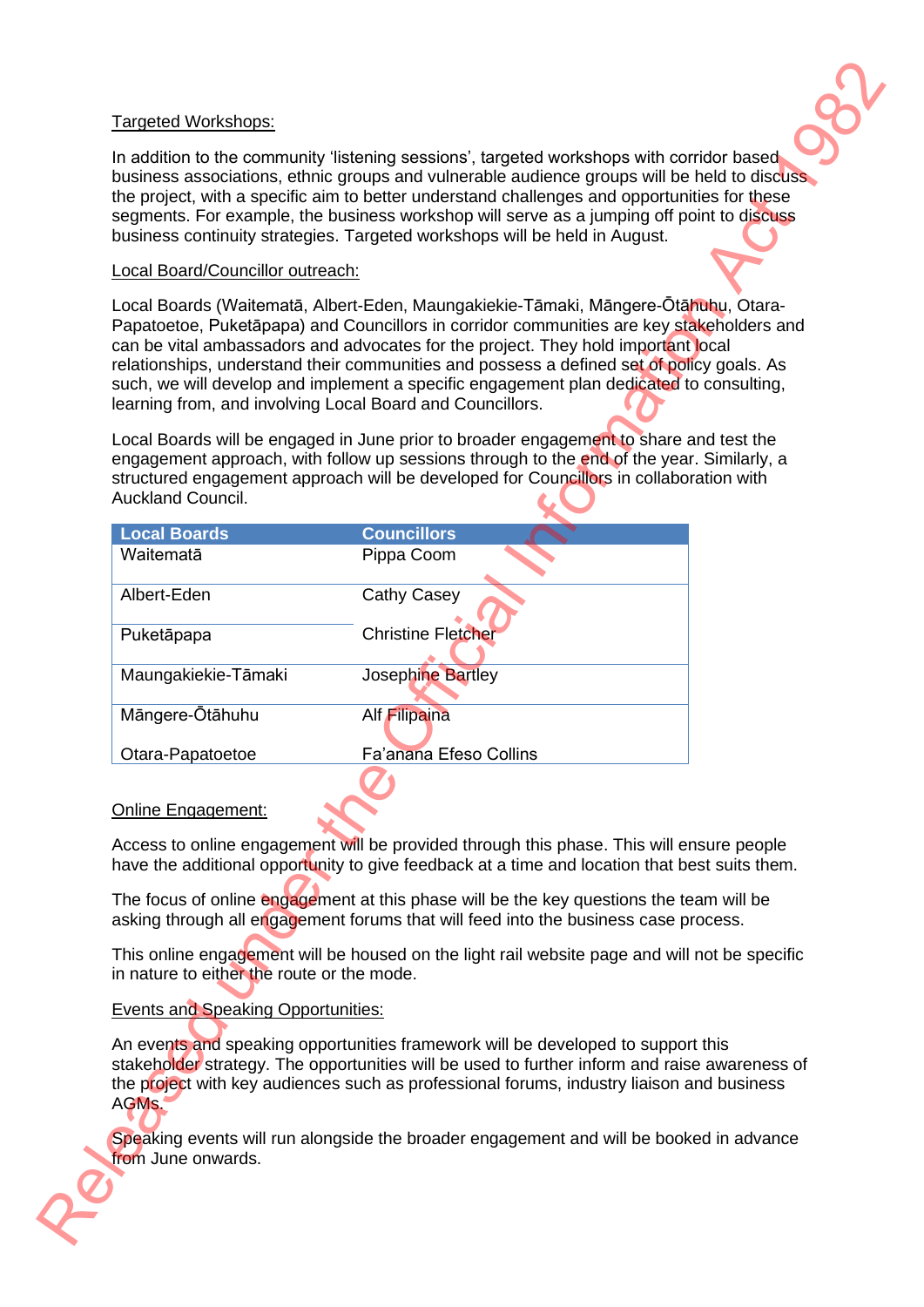## Note on iwi engagement:

| a Mana Whenua engagement strategy during this phase. The strategy will look to better                                                                                                                                                                                                                                                                                                                                                                                                                                                     |                                 |                               |                            | Parallel to this stakeholder strategy, the Establishment Unit is developing and will implement |
|-------------------------------------------------------------------------------------------------------------------------------------------------------------------------------------------------------------------------------------------------------------------------------------------------------------------------------------------------------------------------------------------------------------------------------------------------------------------------------------------------------------------------------------------|---------------------------------|-------------------------------|----------------------------|------------------------------------------------------------------------------------------------|
| understand the kaitiakitanga responsibilities of local iwi within the project area, understand<br>how Mana Whenua wish to be engaged, and establish a process and ongoing forum to                                                                                                                                                                                                                                                                                                                                                        |                                 |                               |                            |                                                                                                |
| communicate and engage on the project.                                                                                                                                                                                                                                                                                                                                                                                                                                                                                                    |                                 |                               |                            |                                                                                                |
|                                                                                                                                                                                                                                                                                                                                                                                                                                                                                                                                           |                                 |                               |                            |                                                                                                |
|                                                                                                                                                                                                                                                                                                                                                                                                                                                                                                                                           | Priority engagement workstreams |                               |                            |                                                                                                |
| Listening                                                                                                                                                                                                                                                                                                                                                                                                                                                                                                                                 |                                 |                               |                            |                                                                                                |
| Sessions:<br><b>City Centre</b>                                                                                                                                                                                                                                                                                                                                                                                                                                                                                                           | Priority                        | <b>Targeted</b><br>workshops: |                            |                                                                                                |
| <b>Eden Valley</b>                                                                                                                                                                                                                                                                                                                                                                                                                                                                                                                        | external<br>stakeholders        | <b>Business</b>               | Local Board/<br>Councillor | Online                                                                                         |
| Mt. Roskill                                                                                                                                                                                                                                                                                                                                                                                                                                                                                                                               | (outside                        | Vulnerable                    | engagement                 | engagement                                                                                     |
| Onehunga                                                                                                                                                                                                                                                                                                                                                                                                                                                                                                                                  | corridor)                       | <b>Ethnic</b>                 |                            |                                                                                                |
| Mängere/Airport                                                                                                                                                                                                                                                                                                                                                                                                                                                                                                                           |                                 |                               |                            |                                                                                                |
|                                                                                                                                                                                                                                                                                                                                                                                                                                                                                                                                           |                                 |                               |                            |                                                                                                |
| The engagement tactics created to support the priority engagement workstreams will be<br>grounded in a structure that is simple and consistent. Whether listening sessions, targeted<br>workshops, individual meetings or online; a consistent set of questions will be asked to gain<br>sentiment and help understand challenges, opportunities and choices. This also provide like<br>for like feedback to support an engagement summary report and business case<br>development. A table of engagement tactics is listed in section 8. |                                 |                               |                            |                                                                                                |
| Engagement via partnership                                                                                                                                                                                                                                                                                                                                                                                                                                                                                                                |                                 |                               |                            |                                                                                                |
| The Establishment Unit is greatly benefitted by the range of partners involved, and their<br>longstanding organisational relationships with key stakeholders. This allows for the<br>opportunity to further build on, and leverage, existing relationships. This will be primarily<br>reflected in relationship ownership based on the partner with the strongest alignment/history<br>to key stakeholders and audiences.                                                                                                                 |                                 |                               |                            |                                                                                                |
| From both an engagement and messaging standpoint, the project team will also look to build<br>light rail engagement into existing community conversations already taking place via Kāinga<br>Ora in Mt. Roskill and Mängere; Panuku in Onehunga; and Auckland Transport across the<br>corridor.                                                                                                                                                                                                                                           |                                 |                               |                            |                                                                                                |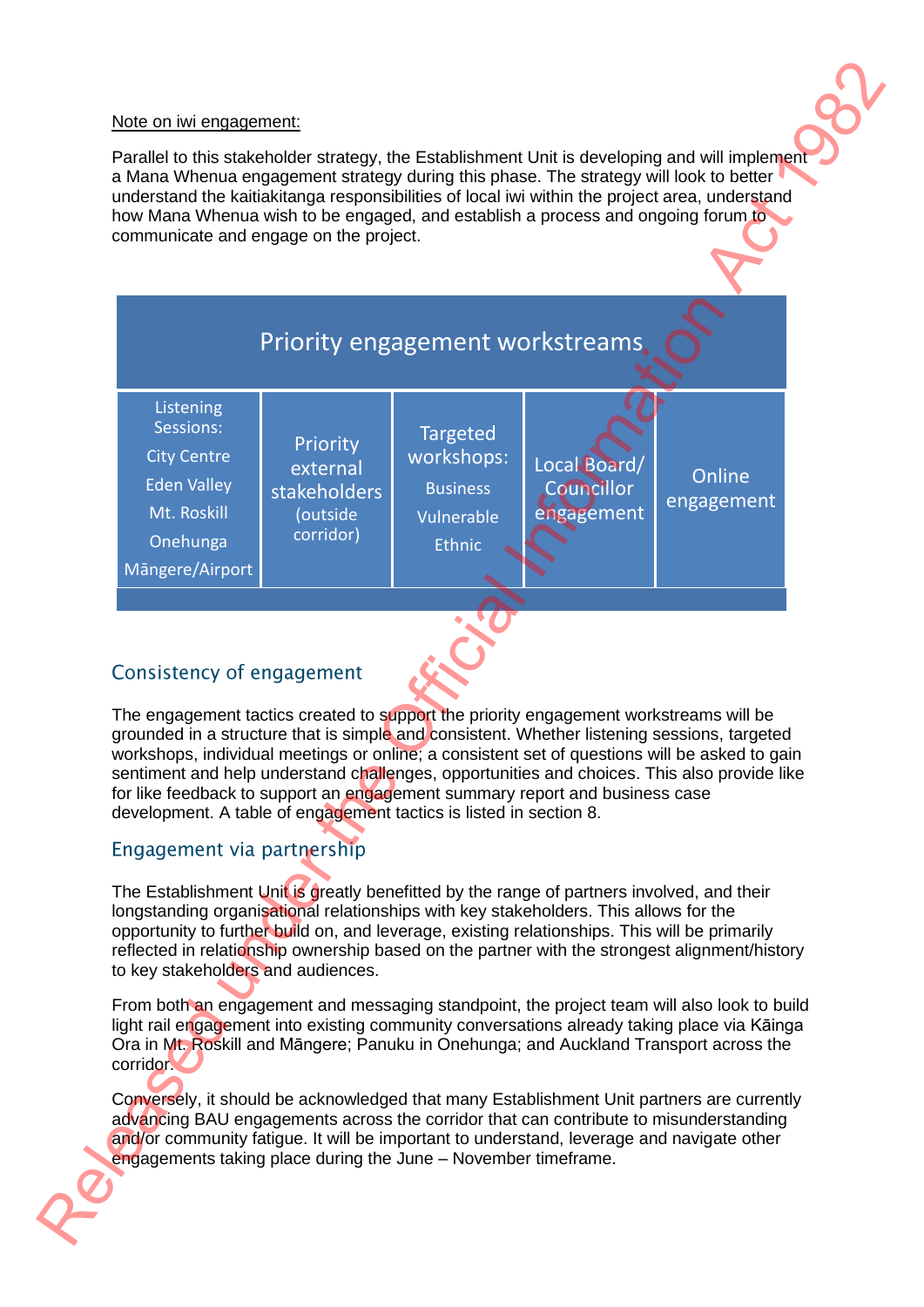These initial engagement activities will lay the foundation for development and implementation of a comprehensive 'neighbourhood approach' throughout the life of the project. The approach recognises:

- The necessity to intimately engage across the entirely of the proposed route
- That all communities are not created equal, and each hold unique characteristics and needs.

This 'listening' phase will provide valuable understanding and intelligence on what's important to communities and identify additional key stakeholders and influencers.

At the same time, the project team will continue to investigate and define best practice engagement strategies to build into the neighbourhood approach beginning in 2022.

In order to maximise engagement opportunities, a fit for purpose engagement infrastructure will be developed to effectively manage relationships, ensure internal visibility, and measure success.

A Communications and Engagement co-ordination group consisting of representatives from Waka Kotahi, Auckland Council, Auckland Transport, Ministry of Transport and Kāinga Ora, has been established to guide the development of key communications and engagement strategies, as well as ensure engagement efficiency. The group will meet monthly throughout the project to discuss and access the implementation of engagement activities and adapt as needed. Neighbourhood approach<br>
These initial engagement astrolles will lay the doubtlabloo for development and<br>
interaction of a compression and compression of a compression of a compression of a compression of a compression of

The group will also provide critical ongoing updates and provide visibility on the range of projects within their organisations that may influence/impact light rail engagement. An active dashboard will be created to track projects and outreach within a defined project boundary to avoid stepping on toes and encourage married up engagement.

Internal project team processes and channels are also in development to ensure real time visibility of engagement activities to inform and influence decision making.

The set of engagement management resources items include:

- Project CRM (Consultation Manager)
- Quarterly mapping sessions to access, update and prioritise stakeholders; and assign relationship management
- Creation of a register to record all opportunities and ideas raised in workshops, briefings and engagement activities. Actions to be recorded where appropriate.
- Regular updates and refinement to engagement risk register
- Consistent feedback loop and channel creation
- **Feedback analysis**
- **Activity/tactical plan**
- Activations at markets and community events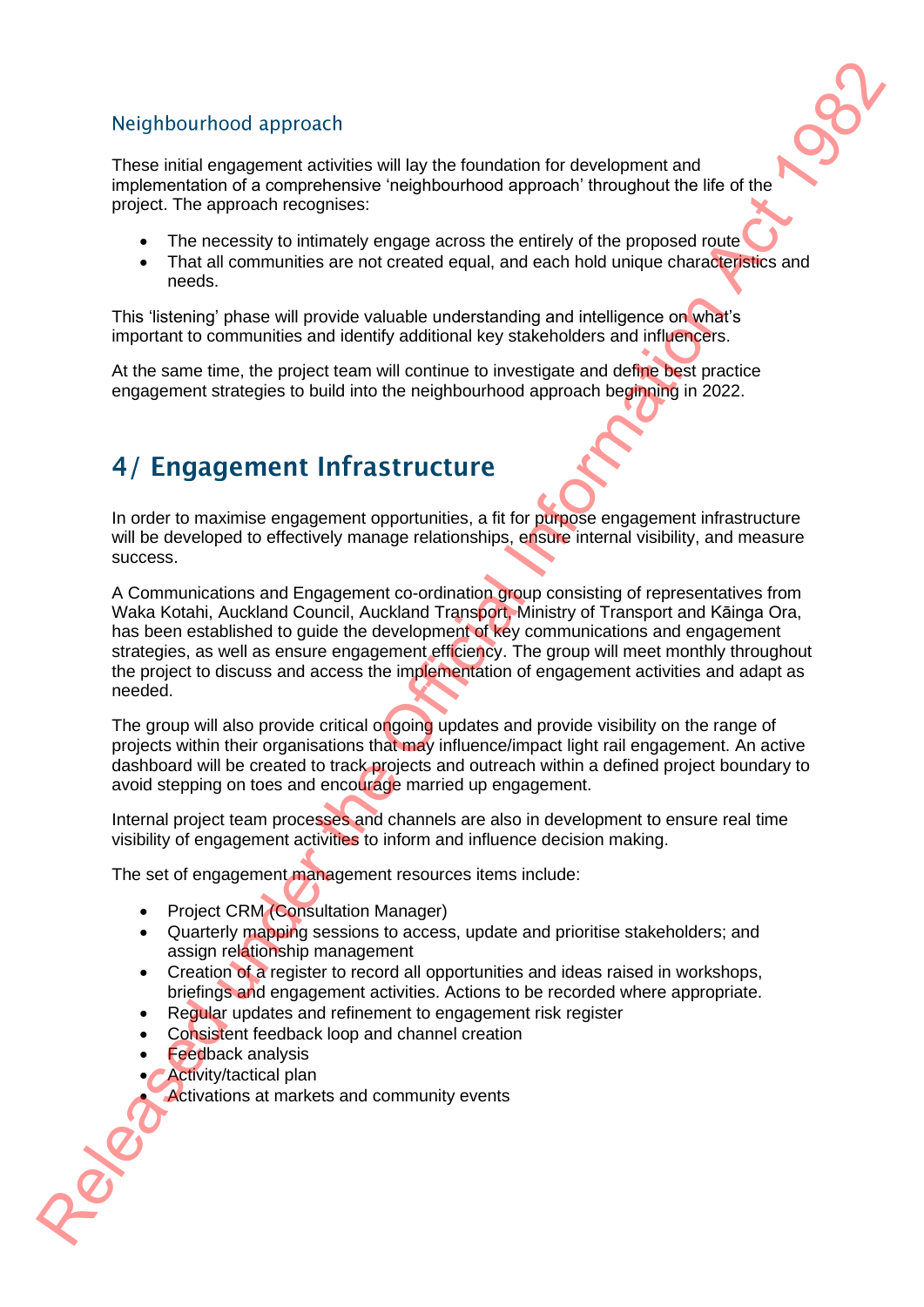| <b>Central Government and Agencies</b>             |
|----------------------------------------------------|
| <b>Partner Organisations</b>                       |
| <b>Auckland Council family/CCOs</b>                |
| Elected Officials - Councillors, Local Boards, MPs |
| Mana Whenua                                        |
| <b>Corridor Communities</b>                        |
| <b>Business Community</b>                          |
| Schools – community of learning                    |
| <b>Community Organisations/Service Providers</b>   |
| Interest/Advocacy Groups                           |
| <b>Transport Providers</b>                         |
| Construction industry                              |
| <b>Utility Service Providers</b>                   |
| General Public (Auckland and New Zealand)          |
| Internal Audiences                                 |

# **Priority stakeholders**

| <b>Central Government and Agencies</b><br><b>Partner Organisations</b>              |  |
|-------------------------------------------------------------------------------------|--|
| <b>Auckland Council family/CCOs</b>                                                 |  |
| Elected Officials - Councillors, Local Boards, MPs                                  |  |
| Mana Whenua                                                                         |  |
| <b>Corridor Communities</b>                                                         |  |
| <b>Business Community</b>                                                           |  |
| Schools - community of learning                                                     |  |
| <b>Community Organisations/Service Providers</b>                                    |  |
| Interest/Advocacy Groups<br><b>Transport Providers</b>                              |  |
| <b>Construction industry</b>                                                        |  |
| <b>Utility Service Providers</b>                                                    |  |
| General Public (Auckland and New Zealand)                                           |  |
| <b>Internal Audiences</b>                                                           |  |
| Prime Minister                                                                      |  |
| Minister of Transport                                                               |  |
| Minister of Finance/Infrastructure                                                  |  |
|                                                                                     |  |
|                                                                                     |  |
| Minister of Housing and Urban Development (HUD)<br><b>Infrastructure Commission</b> |  |
|                                                                                     |  |
| Independent Maori Statutory Board<br>Mayor of Auckland                              |  |
| Airport                                                                             |  |
| Deputy Mayor of Auckland                                                            |  |
| Political Parties (ACT, Green, National, Maori)                                     |  |
| Mataawaka                                                                           |  |
| Media                                                                               |  |
| Treasury                                                                            |  |
| Construction Industry                                                               |  |
| Governing Body (AC)                                                                 |  |
| <b>Planning Committee (AC)</b>                                                      |  |
| <b>Ward Councillors</b>                                                             |  |
| Local MPs                                                                           |  |
| <b>Local Boards and Chairs</b>                                                      |  |
| Infrastructure NZ                                                                   |  |
| Transpower                                                                          |  |
| <b>Generation Zero</b>                                                              |  |
| <b>Bike Auckland</b>                                                                |  |
| Women in Urbanism<br><b>Greater Auckland</b>                                        |  |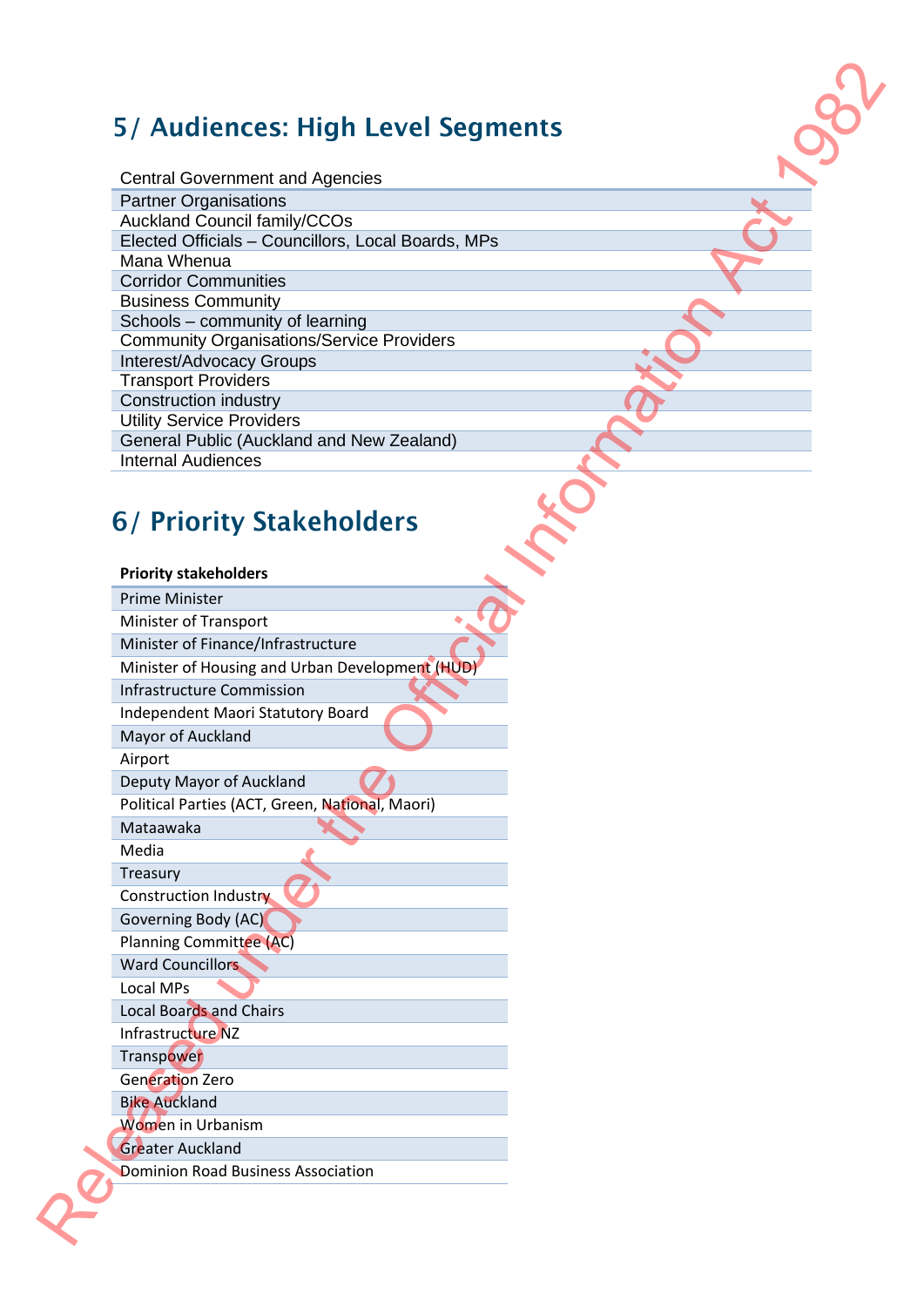*Full stakeholder map is attached as an appendix.*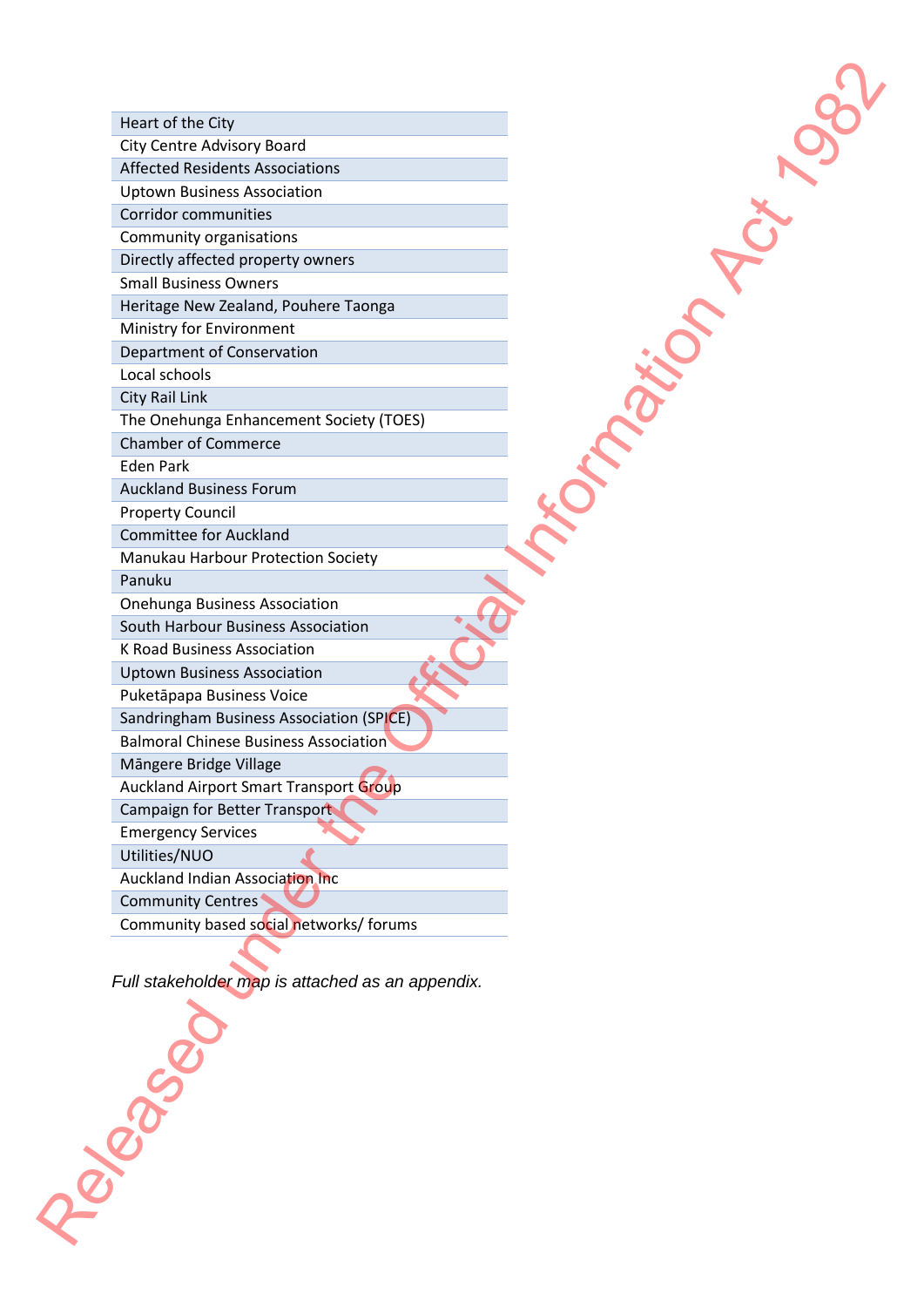|                                                          | <b>7/Engagement Risks and Mitigations</b>                                                                                                                                                                       |                                                                                                                                                                                                                                                                                                   |
|----------------------------------------------------------|-----------------------------------------------------------------------------------------------------------------------------------------------------------------------------------------------------------------|---------------------------------------------------------------------------------------------------------------------------------------------------------------------------------------------------------------------------------------------------------------------------------------------------|
|                                                          |                                                                                                                                                                                                                 |                                                                                                                                                                                                                                                                                                   |
| <b>Risk</b>                                              | <b>Description</b><br>There is currently a lot of                                                                                                                                                               | Potential mitigation                                                                                                                                                                                                                                                                              |
| <b>Existing</b><br>misinformation                        | misinformation regarding what the<br>project is, who is delivering it, when<br>it will be delivered as well as the<br>rationale and benefits of the project<br>in general.                                      | Communicate and engage at the earliest opportunity. Create an online presence.<br>Meet with stakeholders. Be present in the local community. Share<br>communications across partner's channels.                                                                                                   |
|                                                          |                                                                                                                                                                                                                 | Seek input from community on how they would like to be engaged.                                                                                                                                                                                                                                   |
| <b>Length and</b><br>diversity of<br>project<br>corridor | The project corridor is expansive<br>and diverse in terms of audiences.<br>This poses a risk to ensuring that<br>information is relevant and targeted<br>to all affected stakeholders and<br>community members. | Take the information to them: Targeted engagement sessions in local areas with<br>priority areas identified.<br>Tap into existing forums and reference groups.<br>Online engagement opportunities.<br>Ensure translation services are available.                                                  |
| <b>Lack of</b><br>awareness/und<br>erstanding            | Until now there has been little<br>communications and engagement<br>regarding the project. Additionally,<br>this is a first for New Zealand and<br>the concept of light rail may not be<br>well understood.     | Implement priority stakeholder approach as outlined, with strong communications<br>support and materials.                                                                                                                                                                                         |
| <b>Lack of design</b><br>detail                          | Engaging stakeholders and<br>community at an early business'<br>case level could create unrest and<br>perpetuate misinformation by not<br>having all the answers at this early<br>stage.                        | Engage early and be upfront about not having all the answers, while listening to<br>what's important to our stakeholders and communities.<br>Reassure stakeholders and community that this is the start of an ongoing<br>engagement process and that we are committed to working collaboratively. |
|                                                          |                                                                                                                                                                                                                 |                                                                                                                                                                                                                                                                                                   |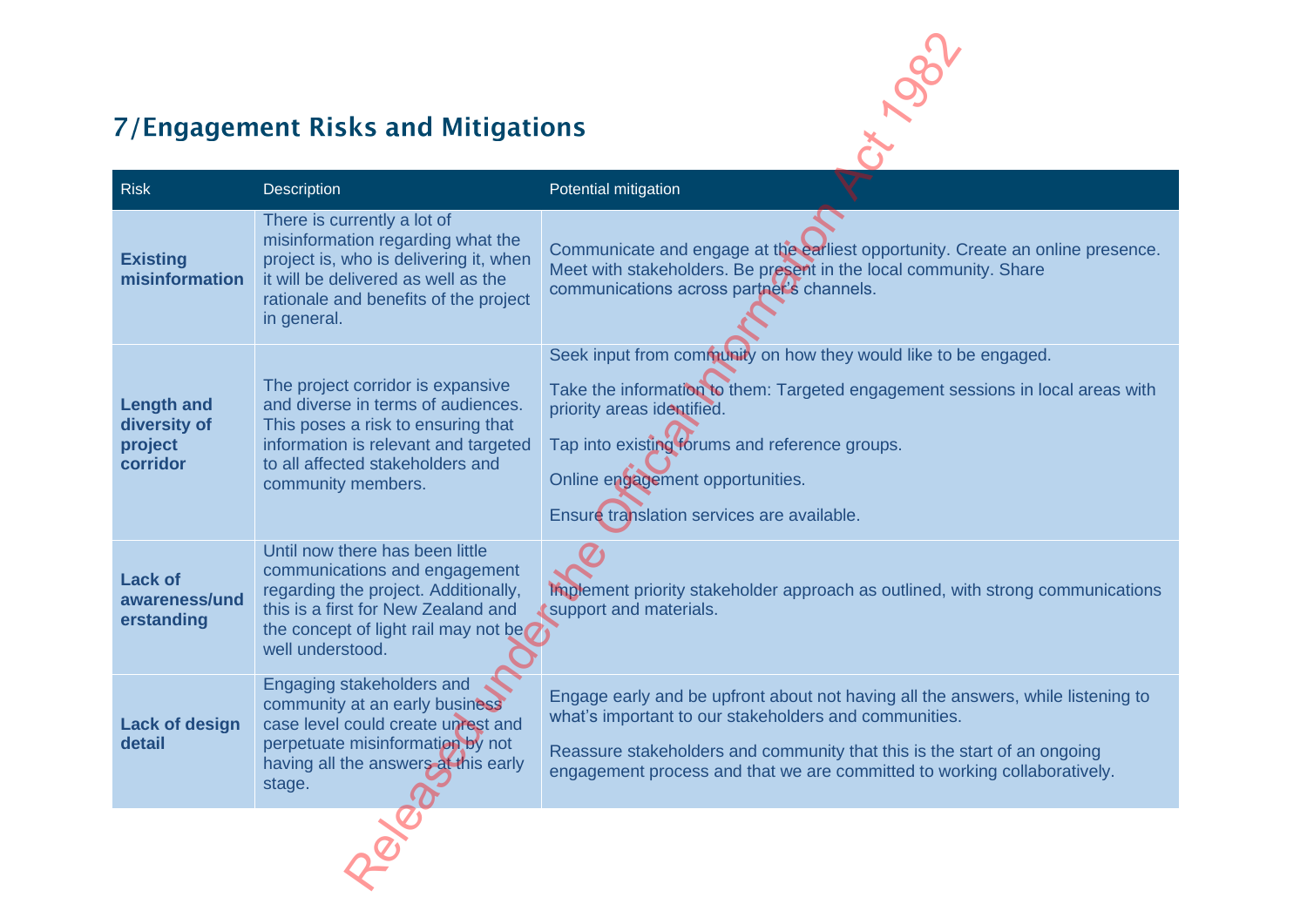| <b>Criticism of</b><br>engagement<br><b>process</b>                  | People feel that they have not been<br>adequately engaged.                                                                                                                                                                                                                                                          | Articulating where we are in the engagement process (listening phase), and next<br>steps.<br>Seek input from community on how they would like to be engaged.<br>Reassure that this is a first phase of engagement and there will be more to follow.                                                                                              |
|----------------------------------------------------------------------|---------------------------------------------------------------------------------------------------------------------------------------------------------------------------------------------------------------------------------------------------------------------------------------------------------------------|--------------------------------------------------------------------------------------------------------------------------------------------------------------------------------------------------------------------------------------------------------------------------------------------------------------------------------------------------|
| <b>Consultation</b><br>fatigue                                       | There is a significant amount of<br>infrastructure related consultation<br>across Auckland at the moment.<br><b>Communities and stakeholders</b><br>may become frustrated with the<br>amount of information and<br>consultation events taking place.<br>This could create community<br>fatigue around consultation. | Work closely with other project teams including partners to ensure communication<br>and engagement activities are coordinated wherever possible.<br>Tap into existing reference groups and engagement activities where appropriate.<br>Connect how the projects all contribute to the future Auckland vision.<br>Ensure information is targeted. |
| <b>Key</b><br><b>stakeholders</b><br>not engaged                     | Certain stakeholders do not feel<br>they have been included in the<br>engagement process.                                                                                                                                                                                                                           | Commitment to identifying and filling stakeholder gaps through implementation of<br>engagement programme.<br>Actively seeking to expand stakeholder list and build new relationships.<br>Quarterly updates of stakeholder map.                                                                                                                   |
| <b>Litigation</b><br>response from<br>unhappy<br><b>stakeholders</b> | Stakeholder may feel concerned<br>about the level of impact/ disruption<br>so seek litigation against the<br>project                                                                                                                                                                                                | Engage openly, early and establish trust and confidence that a collaborative<br>approach will be taken through the life of the project.                                                                                                                                                                                                          |
| Covid-19<br>lockdown                                                 | A Covid-19 lockdown or other<br>restrictions impact the engagement<br>programme.                                                                                                                                                                                                                                    | Adaptability in engagement tactics/channels to reach priority stakeholders.                                                                                                                                                                                                                                                                      |
|                                                                      |                                                                                                                                                                                                                                                                                                                     |                                                                                                                                                                                                                                                                                                                                                  |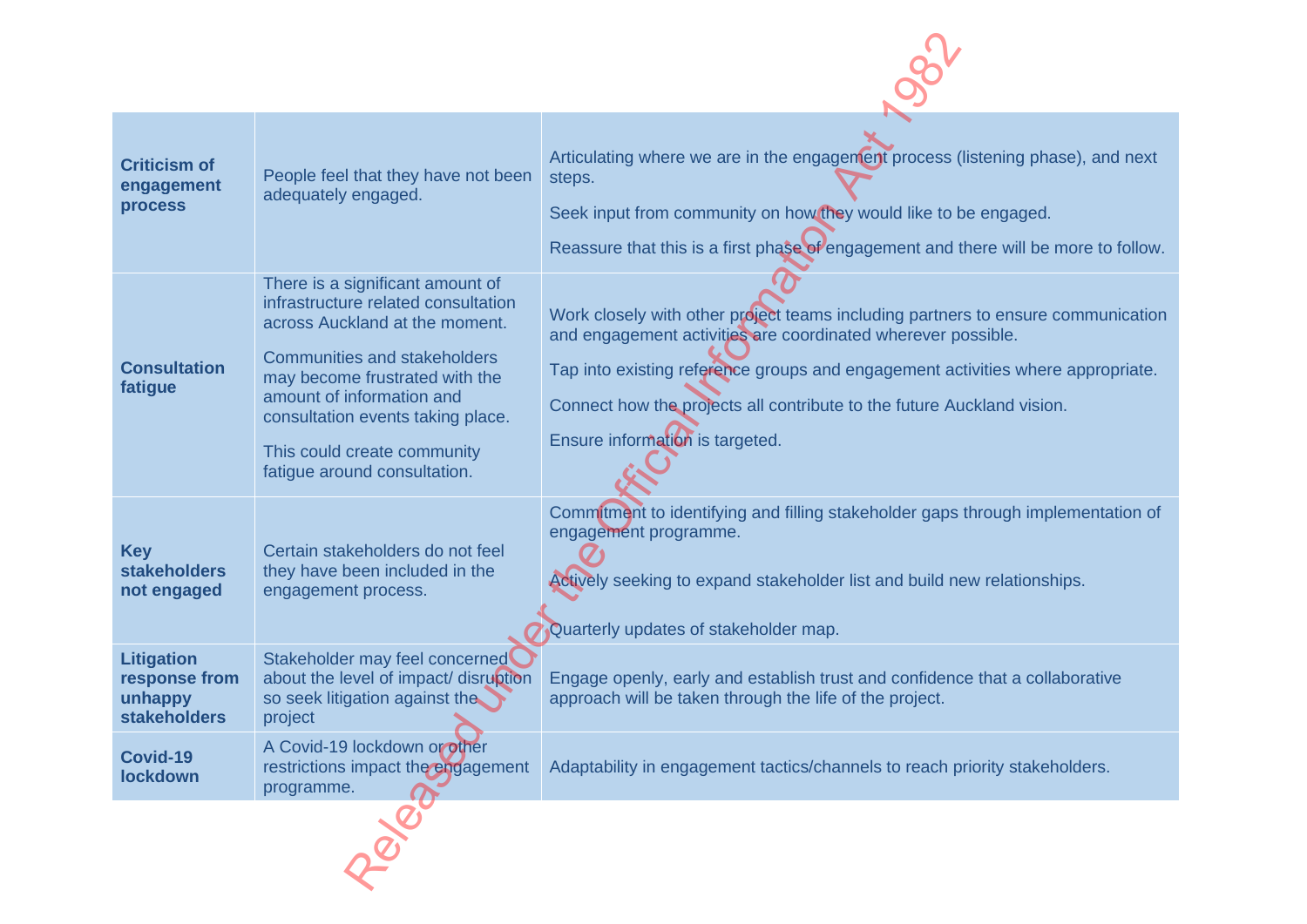| 8 / Engagement Tactics                                  |                                                                                                                                                                                                                                                                                                                                                                                                                                                                                                                    |
|---------------------------------------------------------|--------------------------------------------------------------------------------------------------------------------------------------------------------------------------------------------------------------------------------------------------------------------------------------------------------------------------------------------------------------------------------------------------------------------------------------------------------------------------------------------------------------------|
| <b>TACTIC</b>                                           | <b>DETAIL</b>                                                                                                                                                                                                                                                                                                                                                                                                                                                                                                      |
| <b>Priority stakeholder contact</b>                     | Priority stakeholders including interest groups and associations will be identified and contacted to introduce<br>the project, this will be done via an emailed letter with follow up phone calls. The letter will provide high level<br>information about the project and upcoming activities and will offer to meet and brief further. Priority<br>stakeholders will continue be contacted ahead of key milestones.                                                                                              |
| <b>Stakeholder meetings,</b><br>briefings and workshops | Meetings, briefings and facilitated workshops with key stakeholders and community groups will be used to<br>present information on the project and upcoming activities as the project develops. This includes a targeted<br>Local Board workshop prior to formal engagement commencing. These will also be used to collaborate on<br>particular issues, gather views, feedback and expertise.                                                                                                                      |
| <b>Online engagement</b>                                | Online engagement will ensure people can provide feedback at a time and location that best suits them<br>(particularly for those unable to make listening sessions or workshops).<br>The focus of online engagement at this phase will be the key questions the team will be asking through all<br>engagement forums that will feed into the business case process.<br>This online engagement will be housed on the light rail website page and will not be specific in nature to<br>either the route or the mode. |
| <b>Direct communications</b>                            | Direct communications activities will be used to raise awareness of the project and inform specific audiences<br>about upcoming engagement activities as well as project progress. This will include the distribution of<br>materials to segmented community areas. Direct communications will include:<br>Email contact/ invitations<br>$\bullet$<br>Letters to residents and business owners inviting them to get involved<br>$\bullet$                                                                          |
| <b>Neighbourhood Reference</b><br><b>Groups</b>         | Neighbourhood reference groups grouped by geographical areas will help to ensure a broad range of<br>communities and stakeholders can help inform the development of the project including design, construction<br>methodology and engagement activities.                                                                                                                                                                                                                                                          |
| <b>Speaking opportunities</b>                           | Attending and speaking at events and forums that are already taking place in Auckland and New Zealand will<br>help us to generate understanding of the Auckland story and how the project fits within that. An 'events and<br>speaking opportunities' framework will be developed to outline all opportunities over the coming six months.                                                                                                                                                                         |
|                                                         |                                                                                                                                                                                                                                                                                                                                                                                                                                                                                                                    |